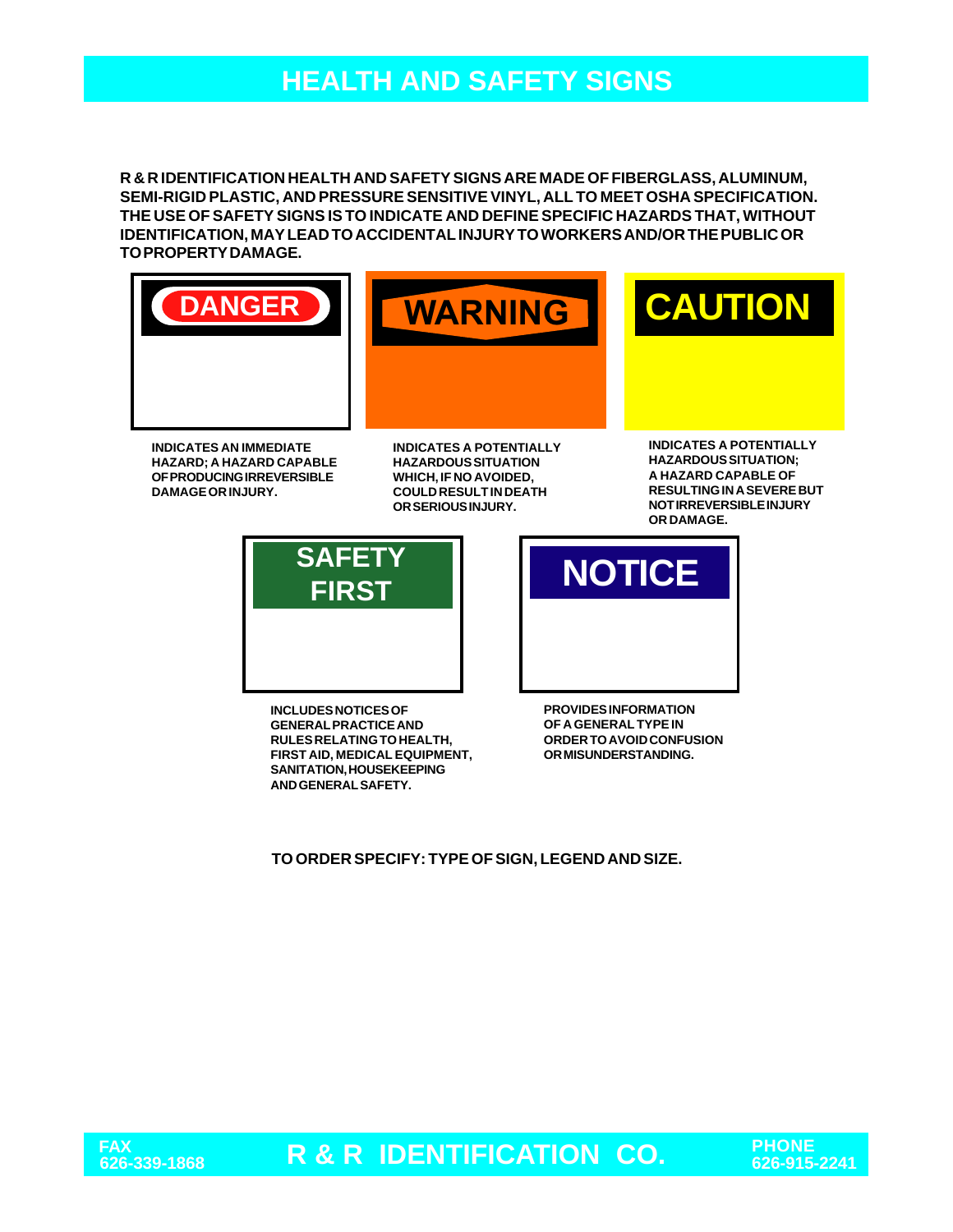## **DANGER SIGNS**

**SIZES: 10" X 7", 14" X 10" AND 20" X 14"**

#### **STANDARD WORDING**

**DANGER HEADING ONLY (NO PRINTED MASSAGE) ACID ACID AREA EYE PROTECTION REQUIRED ACID AREA WEAR PROTECTIVE CLOTHING ADMITTANCE TO AUTHORIZED PERSONNEL ONLY ALL DRIVERS MUST CHOCK WHEELS AUTHORIZED PERSONEL ONLY BATTERY CHARGING AREA, NO SMOKING BE SURE EVERYONE IS CLEAR BEFORE STARTING THIS MACHINE BE SURE SAFETY GUARDS WORK AT ALL TIMES BLASTING KEEP AWAY BLIND INTERSECTION PROCEED SLOWLY BURIED CABLE CAUSTIC CAUSTIC SOLUTION, WEAR GLOVES WHILE HANDELING**

**CHEMICAL STORAGE AREA...KEEP OUT CHEMICAL UNLOADING AREA AUTHERIZED PERSONNEL ONLY**

**CHLORINE GAS COMPRESSED AIR CONSTRUCTION AREA CORROSIVE MATERIALS AVOID CONTACT WITH EYES OR SKIN CORROSIVE MATERIALS WEAR REQUIRED PROTECTION CRANE OVERHEAD CYLINDER MUST BE SECURED DO NOT DUMP ACID DO NOT ENTER DO NOT ENTER, AUTHORIZED PERSONNEL ONLY DO NOT ENTER CHEMICALS IN USE DO NOT ENTER WHEN RED LIGHT IS ON DO NOT ENTER WHEN EQUIPMENT IS OPERATING DO NOT ENTER WITHOUT SAFTEY GLASSES DO NOT LEAVE DOOR OPEN OR UNLOCKED DO NOT OPERATE, MAN WORKING ON REPAIRS DO NOT OPERATE WITHIN 10ft. OF POWER LINES DO NOT OPERATE WITHOUT GOGGLES DO NOT OPERATE WITHOUT PROPER AUTHORIZATION CONTACT:**

**DO NOT SMOKE DRINK OR EAT IN THIS AREA DO NOT STAND IN FRONT OF MACHINE WHILE OPERATING DO NOT START, MEN ARE REPAIRING THIS MACHINE DO NOT START THIS MACHINE DO NOT TALK TO OPERATOR WHILE MACHINE IS IN OPERATION**

**DO NOT TOUCH SWITCHES DO NOT TRAVEL WITH FORKS RAISED DO NOT UNLOAD WITHOUT FULL PROTECTIVE GEAR DO NOT WALK UNDER CONVEYOR DO NOT WATCH ARC, WELDER AT WORK, THE LIGHT MIGHT BLIND YOU**

**DO NOT WATCH THE ARC EAR PROTECTION MUST BE WORN WITHIN A ft. AREA OF THIS MACHINE**



**EAR PROTECTION REQUIRED IN THIS AREA ELECTRIC CURRENT, KEEP AWAY ELECTRICAL HAZARD, AUTHORIZED PERSONNEL ONLY EMPLOYEES ONLY EXPLOSIVE GAS NO SMOKING EXPLOSIVES EYE AND EAR PROTECTION REQUIRED IN THIS AREA EYE AND EAR PROTECTION REQUIRED WHILE OPERATING THIS EQUIPMENT EYE PROTECTION REQUIRED BEYOND THIS POINT EYE PROTECTION REQUIRED IN THIS AREA FLAMMABLE FLAMMABLE LIQUIDS FLAMMABLE LIQUIDS STORED HERE FLAMMABLE MATERIALS FLAMMABLE MATERIALS KEEP FIRE AWAY FLAMMABLE NO MATCHES OR OPEN LIGHT FLAMMABLE STORAGE FLOOR SLIPPERY WHEN WET FUEL STORAGE NO SMOKING**

**GAS LINE GASOLINE GO SLOW SOUND HORN GATES OPEN AND CLOSE AUTOMATICALLY HARD HAT AREA HARD HAT REQUIRED BEYOND THIS POINT HAZARDOUS CHEMICALS HAZARDOUS MATERIAL AREA AUTHORIZED PERSONNEL ONLY**

**HAZARDOUS MATERIAL STORAGE AREA HAZARDOUS MATERIAL STORAGE AREA, UNAUTHORIZED PERSONNEL KEEP OUT**

**HAZARDOUS VOLTAGE INSIDE HIGH VOLTAGE HIGH VOLTAGE ELECTRICAL EQUIPMENT HIGH VOLTAGE INSIDE DO NOT OPEN HIGH VOLTAGE KEEP AWAY HIGH VOLTAGE KEEP OUT HIGH VOLTAGE TURN OFF POWER BEFORE SERVICING HIGHLY FLAMMABLE HIGHLY TOXIC HANDLE WITH CARE HOT HOT METAL HOT SURFACE, DO NOT TOUCH HYDROGEN NO SMOKING, NO OPEN FLAMES IF MACHINE IS NOT OPERATING PROPERLY ADVISE SUPERVISOR IMMEDIATELY**

**INFECTION HAZARD, HANDLE NEEDLES WITH CARE INHALATION HAZARD, DO NOT BREATH VAPORS KEEP ALL CYLINDERS CHAINED KEEP AWAY KEEP CLEAR AT ALL TIMES KEEP CLOSED KEEP GATE CLOSED**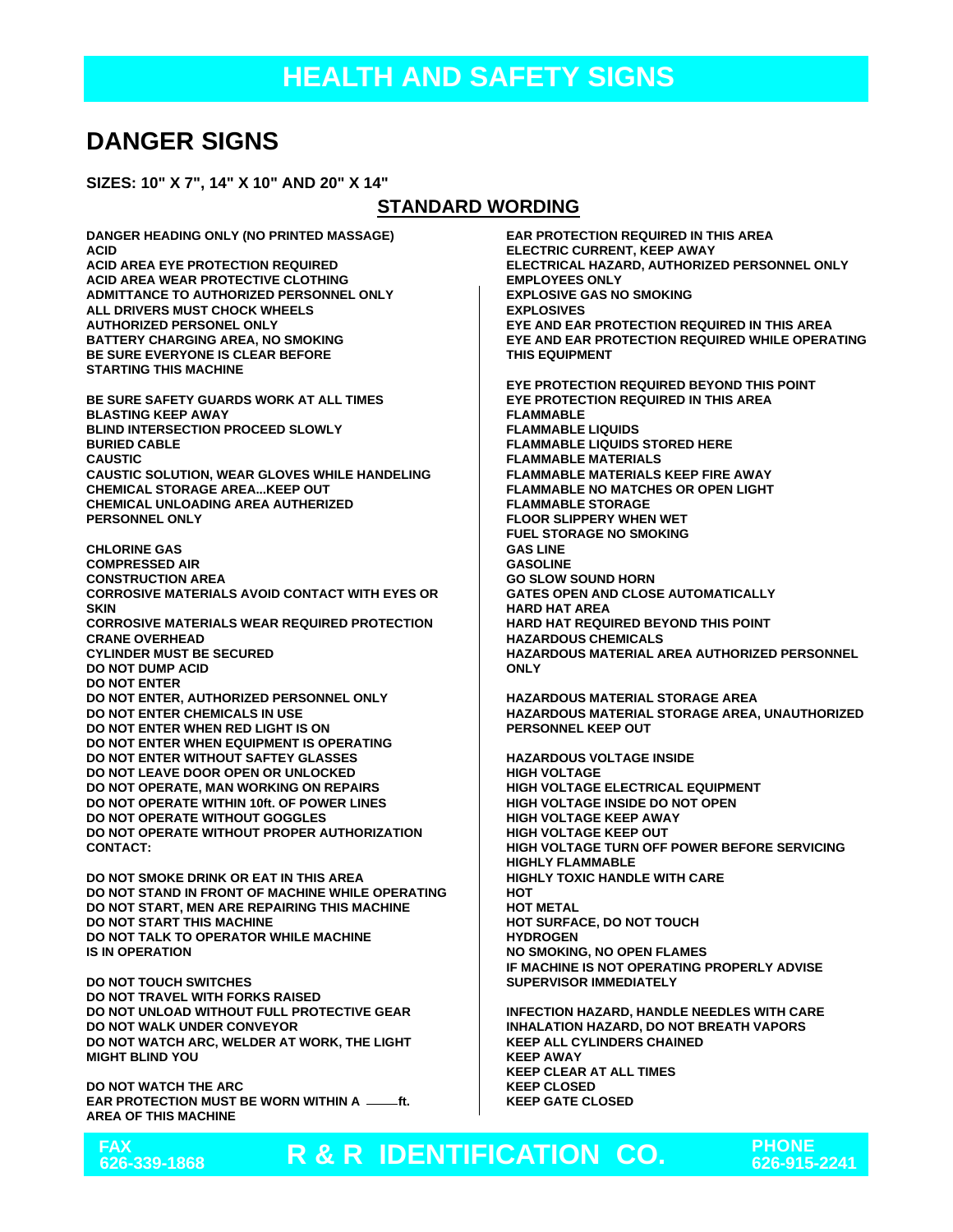## **DANGER SIGNS**

**SIZES: 10" X 7", 14" X 10" AND 20" X 14"**

#### **STANDARD WORDING**

**KEEP GUARDS IN PLACE KEEP HANDS AND FINGERS CLEAR OF MACHINE WHILE OPERATING**

**KEEP HANDS CLEAR KEEP HANDS CLEAR WHILE BELT IS IN MOTION KEEP HANDS CLEAR OF MOVING MACHINERY KEEP OFF KEEP OUT KEEP OUT FUMIGATING WITH POISON GAS KEEP OUT HAZARDOUS CHEMICALS LASER OPERATING LOOK OUT FOR FORK LIFT LOW CLEARANCE LOW HEAD ROOM MEN WORKING ABOVE MOVING MACHINERY NEW CHEMICAL STORAGE ONLY NITROGEN STORAGE NO SMOKING, NO OPEN FLAMES**

**NO ADMITTANCE NO ADMITTANCE WITHOUT AUTHORIZATION NO FLAMMABLE LIQUIDS OR COMBUSTIBLE MATERIALS ALLOWED IN THIS AREA**

**NO PEDESTRIAN TRAFFIC NO SMOKING NO SMOKING BEYOND THIS POINT NO SMOKING FLAMMABLE LIQUID NO SMOKING IN TRAILERS AND DOCK AREA NO SMOKING, MATCHES, OR OPEN LIGHTS NO SMOKING, NO OPEN FLAMES NO SMOKING ON THESE PREMISES NO SMOKING TURN OFF ENGINE NO SMOKING WITHIN 50 ft. NO TRESPASSING NOT A PEDESTRIAN WALKWAY FORK TRUCKS ONLY OXYGEN, NO SMOKING, NO OPEN FLAMES PITCH POINT POISON POSITIVELY NO SMOKING PROPANE RESTRICTED AREA RESTRICTED AREA, NO SMOKING ANYTIME SAFETY BELT AND LIFELINE REQUIRED SAFETY PROTECTION MUST BE WORN BEYOND THIS POINT STORAGE AREA FLAMMABLE MATERIALS SULFURIC ACID THIS MACHINE STARTS AUTOMATICALLY TWO WAY FEED UNAUTHORIZED PERSONNEL KEEP OUT UNAUTHORIZED PERSONS KEEP OUT UNDERGROUND LIVE WIRE 440 VOLTS WATCH YOUR STEP**

**FAX**

**WATER LINE**

**WEAR GOGGLES AND RUBBER GLOVES WHEN HANDLING CHEMICALS WEAR GOGGLES OR USE FACE SHIELD WEAR GOGGLES WHEN CHIPPING OR GRINDING WEAR GOGGLES WHILE USING THIS MACHINE WEAR RESPIRATOR WHILE SPRAYING OPEN HOLD WEAR GOGGLES WHEN HANDLING ACIDS WELDING GOGGLES MUST BE WORN AT ALL TIMES**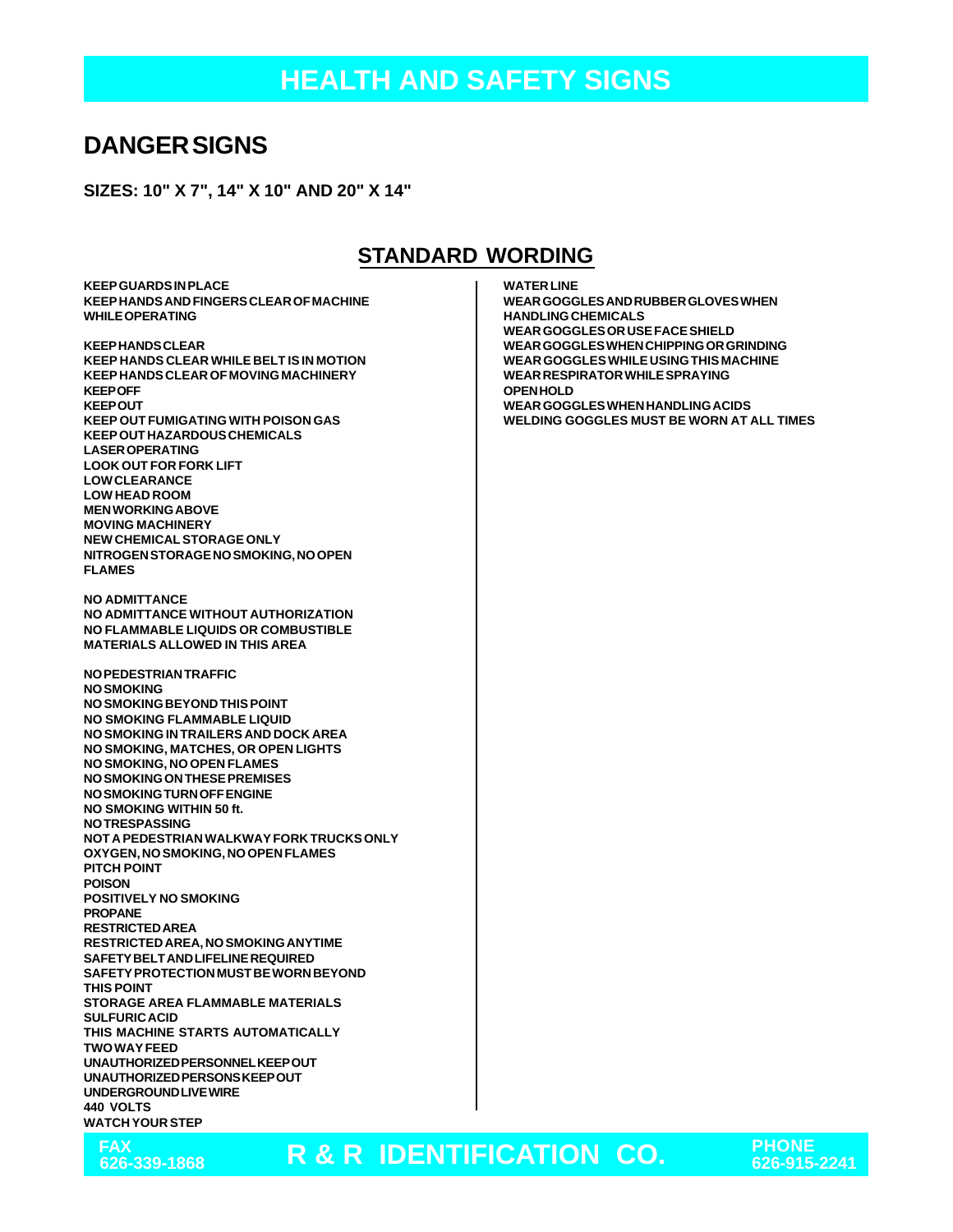# **HEALTH AND SAFETY SIGNS**

## **WARNING SIGNS**

**SIZES: 10" X 7" AND 14" X 10"**

#### **STANDARD WORDING STANDARD WORDING**

**WARNING HEADING (NO PRINTED MESSAGE) ACID AUTHORIZED PERSONNEL ONLY BLIND INTERSECTION PROCEED SLOWLY CONSTRUCTION AREA CHEMICAL STORAGE AREA DO NOT DOUBLE STACK DO NOT ENTER DO NOT ENTER AUTHORIZED PERSONNEL ONLY DO NOT ENTER WITHOUT WEARING SAFETY GLASSES DO NOT START THIS MACHINE EAR PROTECTION REQUIRED IN THIS AREA ELECTRICAL HAZARD. AUTHORIZED PERSONNEL ONLY EYE PROTECTION REQUIRED IN THIS AREA FLAMMABLE LIQUIDS HARD HAT AREA HAZARDOUS MATERIAL STORAGE AREA HIGH VOLTAGE HOT HIGH VOLTAGE KEEP AWAY KEEP HANDS CLEAR OF MOVING MACHINERY KEEP OFF KEEP OUT LOOK OUT FOR FORK LIFTS LOW CLEARANCE MEN WORKING NO SMOKING NO SMOKING BEYOND THIS POINT NO SMOKING, MATCHES OR OPEN LIGHTS NO SMOKING TURN OFF ENGINE NO TRESPASSING PROPANE RESTRICTED AREA NO SMOKING ANY TIME STORAGE AREA NO SMOKING OR OPEN FLAMES THIS MACHINE STARTS AUTOMATICALLY UNAUTHORIZED PERSONNEL KEEP OUT USE STATIC GROUNDING DEVICES WATCH YOUR STEP WEAR PROTECTIVE EQUIPMENT IN THIS AREA**

## **NOTICE SIGNS**

**SIZE: 14" X 10"**

**NOTICE HEADING ONLY (NO PRINTED MESSAGE) ALL VISITORS MUST GET PASS AT OFFICE AUTHORIZED PERSONNEL ONLY COMPACTIBLE TRASH ONLY DO NO BLOCK DOOR DO NOT LEAVE MACHINE UNATTENDED DO NOT TALK TO OPERATOR DO NOT THROW ANY RUBBISH OR WASTE IN TOILET ENTRANCE FOR EMPLOYEES ONLY EQUIPMENT IN YOUR DEPARTMENT MUST BE THOROUGHLY CLEANED AFTER EACH DAY'S WORK**

**FOOD OR DRINK PROHIBITED IN THIS AREA FOR SANITARY REASONS KEEP THIS PLACE CLEAN HARD HATS MUST BE WORN IN THIS AREA KEEP EVERY THING AWAY FROM THIS FIRE DOOR SO THAT THE DOOR MAY BE READY FOR INSTANT USE**

**KEEP THIS DOOR CLOSED KEEP THIS PASSAGEWAY CLEAR LABEL ALL DRUMS LOADING AREA NO PARKING NO SMOKING NOT RESPONSIBLE FOR PERSONAL PROPERTY NO TRESPASSING ON THIS PROPERTY UNDER PENALTY OF THE LAW**

**PLEASE WIPE YOUR FEET POSITIVELY DO NOT THROW AWAY ANY WASTE OR RUBBISH OF ANY KIND IN THE TOILET**

**POSITIVELY NO ADMITTANCE EXCEPT ON BUSINESS PRIVATE PROPERTY KEEP OUT PUT THINGS BACK IN THERE PROPER PLACES SMOKING PERMITTED IN THIS AREA SHUT OFF VEHICLE WHEN LEAVING UNATTENDED THESE DOORS MUST BE KEPT CLOSED THE USE OF LIQUOR ON THESE PREMISES WILL MEAN IMMEDIATE DISMISSAL**

**THIS DOOR FOR EMERGENCY USE ONLY THIS ELEVATOR IS FOR FREIGHT ONLY. NOT FOR PASSENGERS**

**THIS IS NOT AN ENTRANCE VEHICLES PARKED ILLEGALLY WILL BE TOWED AT OWNER EXPENSE WATCH YOUR STEP WHEELS MUST BE CHOCKED BEFORE LOADING AND UNLOADING**

FAX<br>626-339-1868